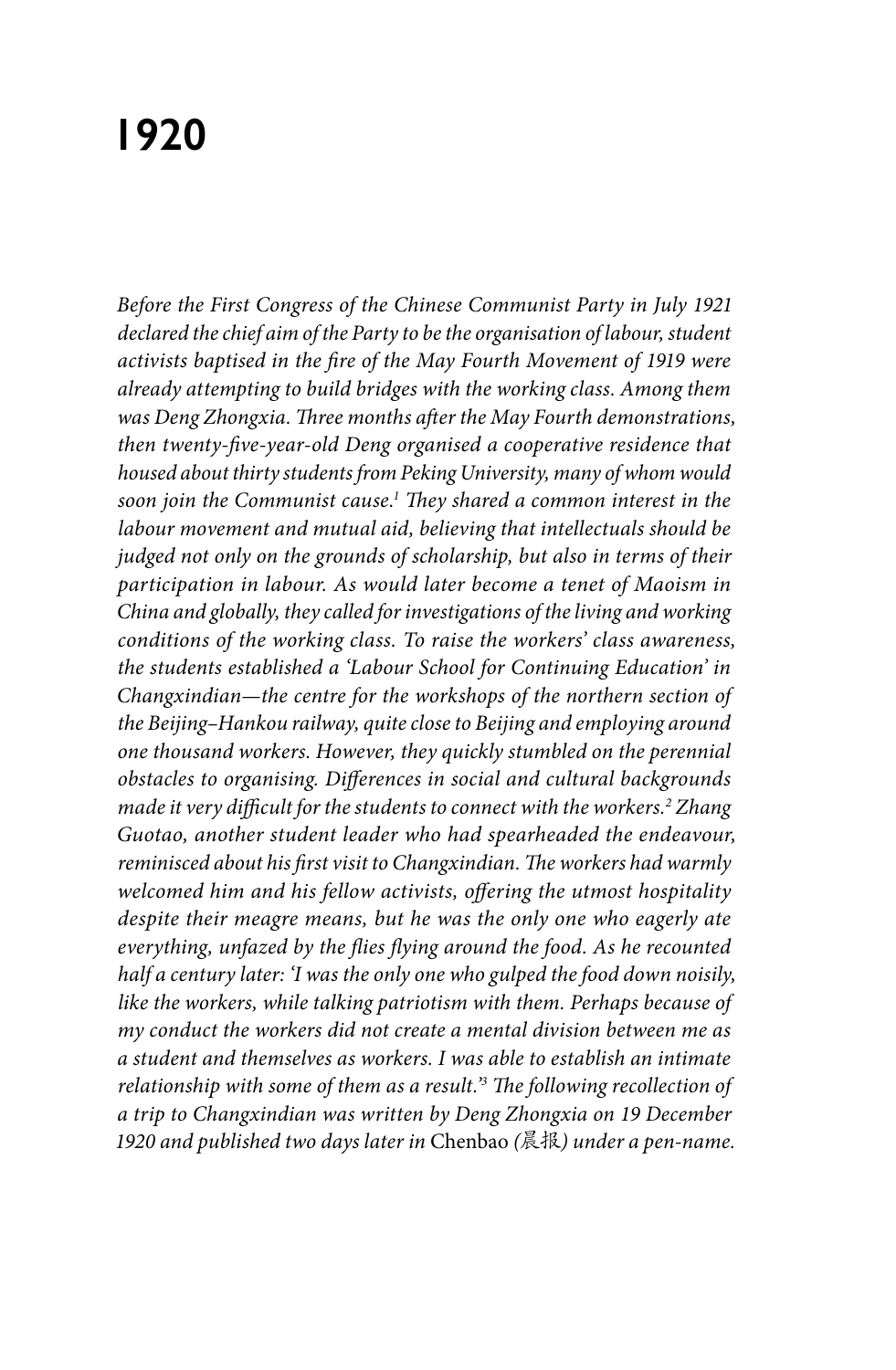## **A Day Trip to Changxindian**

DENG Zhongxia (Translated by ZHOU Ruixue)4

The workers in Changxindian invited us to help with a planning<br>meeting to organise a labour school for continuing education. I<br>woke up early today and, with my three comrades Tailei, Renji,<br>and Guotae, rushed to the West Q meeting to organise a labour school for continuing education. I woke up early today and, with my three comrades Tailei, Renji, and Guotao, rushed to the West Qianmen railway station, where we took the train to Changxindian. Changxindian is twenty-one kilometres from Beijing, and the train was supposed to arrive around 1 o'clock. It is a large village, with three big factories and 2,500 workers. These factories are managed by the Jinghan Railroad Administration. According to the Railroad Administration, there are three departments: train services, machinery, and railroad maintenance. The four of us were chatting and laughing on the train, so cheerful that the harsh cold weather seemed to have withdrawn. When the train passed the Yongding River, I gazed in the dawn at Lugou bridge, set against a shabby old town. Two or three curtains were swaying in the wind. It was quite beautiful, like a magnificent natural painting. That moment aroused my artistic impulse, and my hands were itching to paint, but sadly I had not brought my painting supplies with me. Also, the train did not stop at the bridge, so I wouldn't have been able to paint anyway. As the train went further, my heart was still attached to the memory of that place. The train arrived at Changxindian, but the scenery of Lugou bridge remained in my heart.

When we got off the train at Changxindian, I saw many famine survivors—men and women, elders and youth—crowded by the station. Their gaunt appearance and shabby clothes stirred the inside of my eyes, and my heart then felt hurt, in painful compassion. I did not know where the good mood that I had chatting on the train and my interest in painting had suddenly gone. My heart was just in great discomfort, as if I were also suffering from starvation and poverty. I pondered how they, the famine survivors, did not have clothes to wear, food to eat, or shelter to live in the freezing snow of the harsh winter. And yet the bureaucrats and politicians were enjoying large buildings, fancy clothes, and luxury food. They also were merrily cuddling their concubines around the fireplace, whereas the famine victims were outside sleeping on the ground, freezing or starving to death. Their pain and pleasure are as distinct as heaven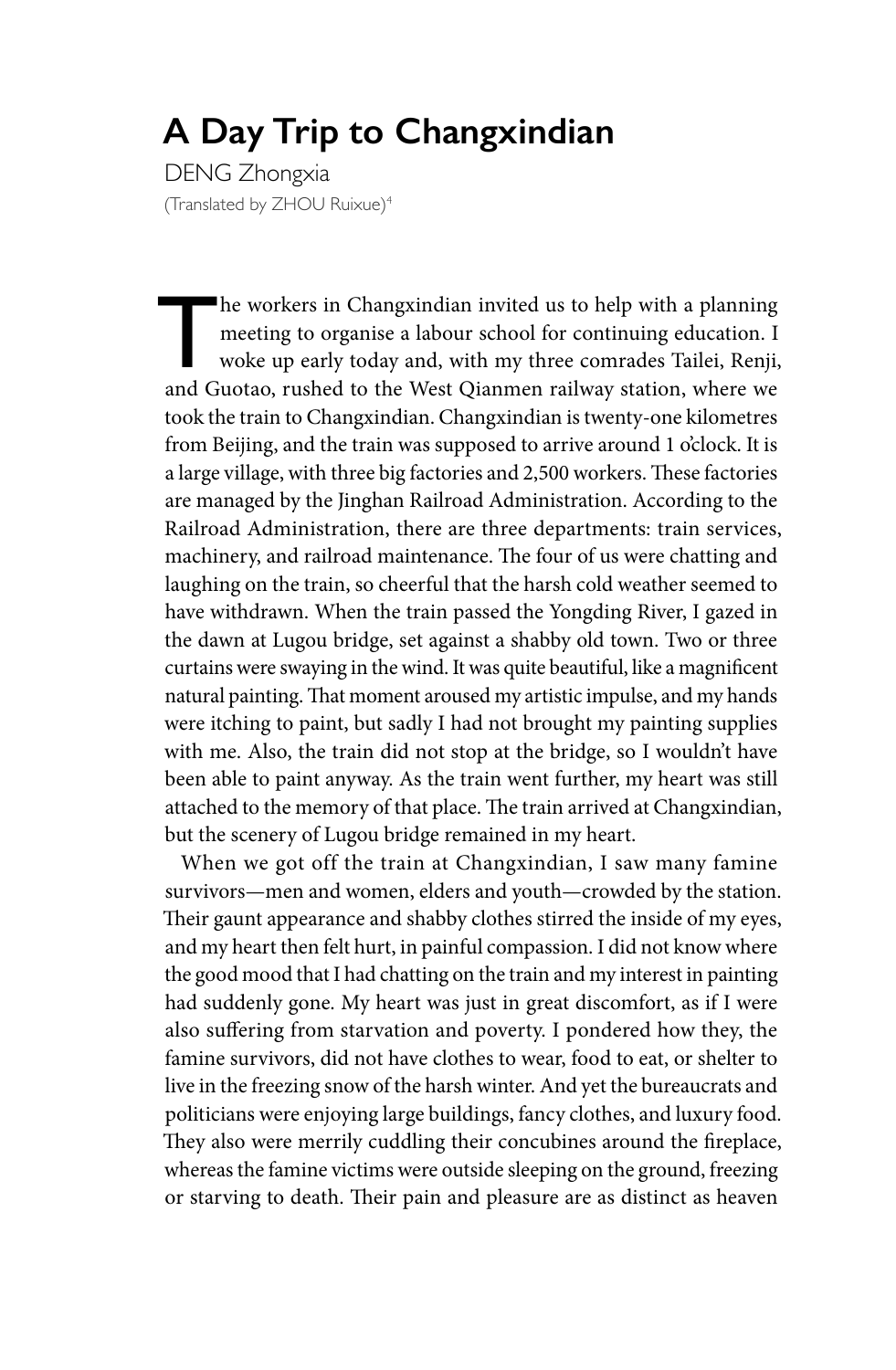and earth. Alas, this is truly the most unjust thing in society. Why did they come to be this poor? Who has stolen their property? How could we possibly save them just by donating a little money? I have a word of caution to every gentleman keen to relieve the famine: please broaden your horizons and be concerned about their permanent state of famine and poverty. This requires that we fundamentally dismantle the things that produce social injustice. Everyone should try to resolve this.

The workers at Changxindian saw us arriving and were very welcoming and cordial to us. We saw them as friendly brothers, too, and there was fraternity among the workers themselves. I was rather fond of the solidarity and unity. I often resent how heartless people nowadays in society can be, cheating and battling each other, so the harmony and solidarity among the Changxindian workers gave me infinite hope. Because the warm-hearted worker leader Mr Deng Shouting had opened a citizen school for women, which has made great achievements in recent years, the residents of Changxindian gave him a plaque, on which is written the motto 'Joyfully Educating Students' (乐育英才). Today, he was hosting a feast. There were many men, women, elders, and youth, most of whom were workers. We happened to be there at its height and got a taste of the village social feast, which was much fun. We envied their ways of life as ordinary people and their intimate, bustling habits.

After we ate, the planning meeting began. First, worker leader Mr Mingke announced the procedures to organise this labour school, its current methods, and the meeting agenda for the day. Perhaps because this labour school is organised by the Changxindian workers themselves, the funding is by donation. Next, Mr Guotao explained why it is necessary to start a labour school. Basically, he said, why do we workers have to work diligently every day, and yet still struggle to feed ourselves, whereas those idle bureaucrats, politicians, and capitalists enjoy lavish buildings, clothing, and food? Where does their money come from? What about their clothing and food? It is all from us workers, from our blood and sweat. This is why we have no enjoyment and have become so poor. Now we want to achieve happiness, but that is not possible if we don't have the intellect and knowledge first. Therefore, we are starting this school. Furthermore, education is equal, and everyone has a right to it. Are we workers alone not supposed to receive it? As Adam Smith eloquently put it: 'All men are created equal.' Therefore, we have to know that workers have the same status as the capitalists and should enjoy the same level of education and happiness. While he was speaking, all the workers present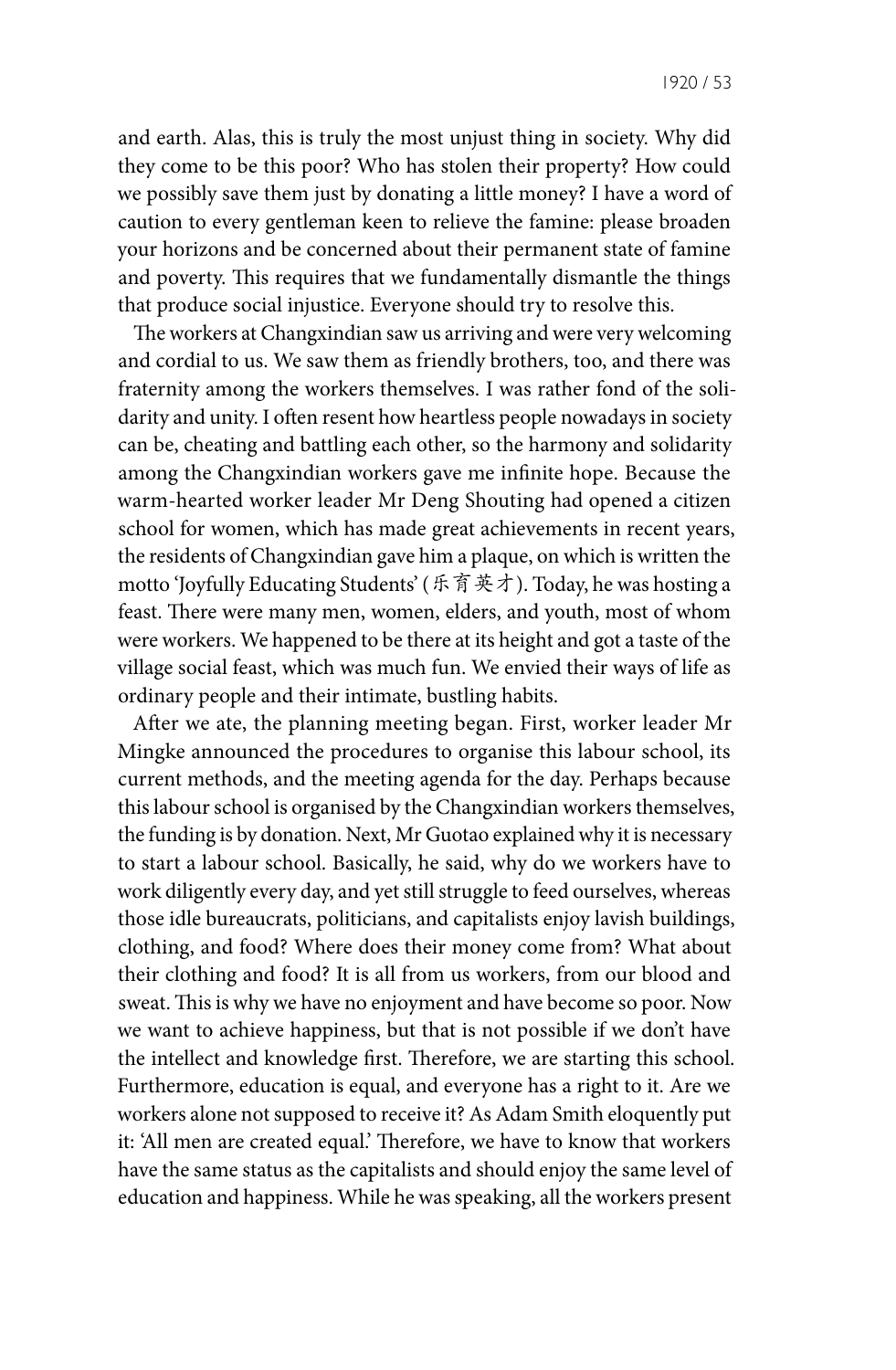were nodding as if to show emotional approval and awareness of his words. The labour school will probably host its commencement meeting on 1 January 1921 and will start classes on the fifth. That day will most likely be bustling with excitement.

After the meeting, a few worker leaders gave us a tour of each factory. Because today is the weekend, most of the workers were not working. Due to special circumstances such as their poverty or not understanding the point of resting, a small number of workers were still working. They work around ten hours in winter and eleven or twelve hours in summer. The wages vary, depending on the project and the individual, from 0.3 yuan to 1 yuan. Overtime in the evening used to be paid at 25 percent more than ordinary time, but now it is paid at the same rate. (I heard that the workers in Tangshan southern factory have already gone on strike since the sixteenth because of this situation.) Living costs per month for workers range from 3 or 4 yuan to 15 or 16 yuan (for those who have family). We visited a place where many bricks were on the ground, and I asked whether they were supposed to be used to build something. One worker smiled and replied: 'We have had these bricks for six years already. They said they will be used to build a hospital for us workers. You see that newly built small house over there? But they have not started on the rest of the buildings in six years.' I said jokingly: 'Wouldn't it be convenient for you all to get sick [if the hospital is built]?' He responded: 'Don't you know the dark side of this? Thank heavens we have not been sick. If we do get sick, they will not treat us; they will say either that we don't have the disease or that they don't have the medication. Only if you have status can you get a bit of medicine!' I was outraged hearing this. I warned the Railroad Administration: you absolutely have to take care of the workers' happiness. Do not spend a large amount of tax revenue and hardly any of it for workers living in poverty.

The workers in Changxindian are intelligent and united. They are already organised into strong collectives and publish a journal called *Voice of Labour* (劳动音), each issue of which sells more than 2,000 copies.

Unfortunately, I do not have training in machinery, so I cannot write about any lessons that I learned after touring the factories. I only remember that one factory was for maintaining steamers, one for fixing machines, and the other for making iron bars; inside the general engine, we saw countless belts and wires. Each worker gave me explanations and I truly appreciate the knowledge that I acquired from them. At 5.50pm, we took